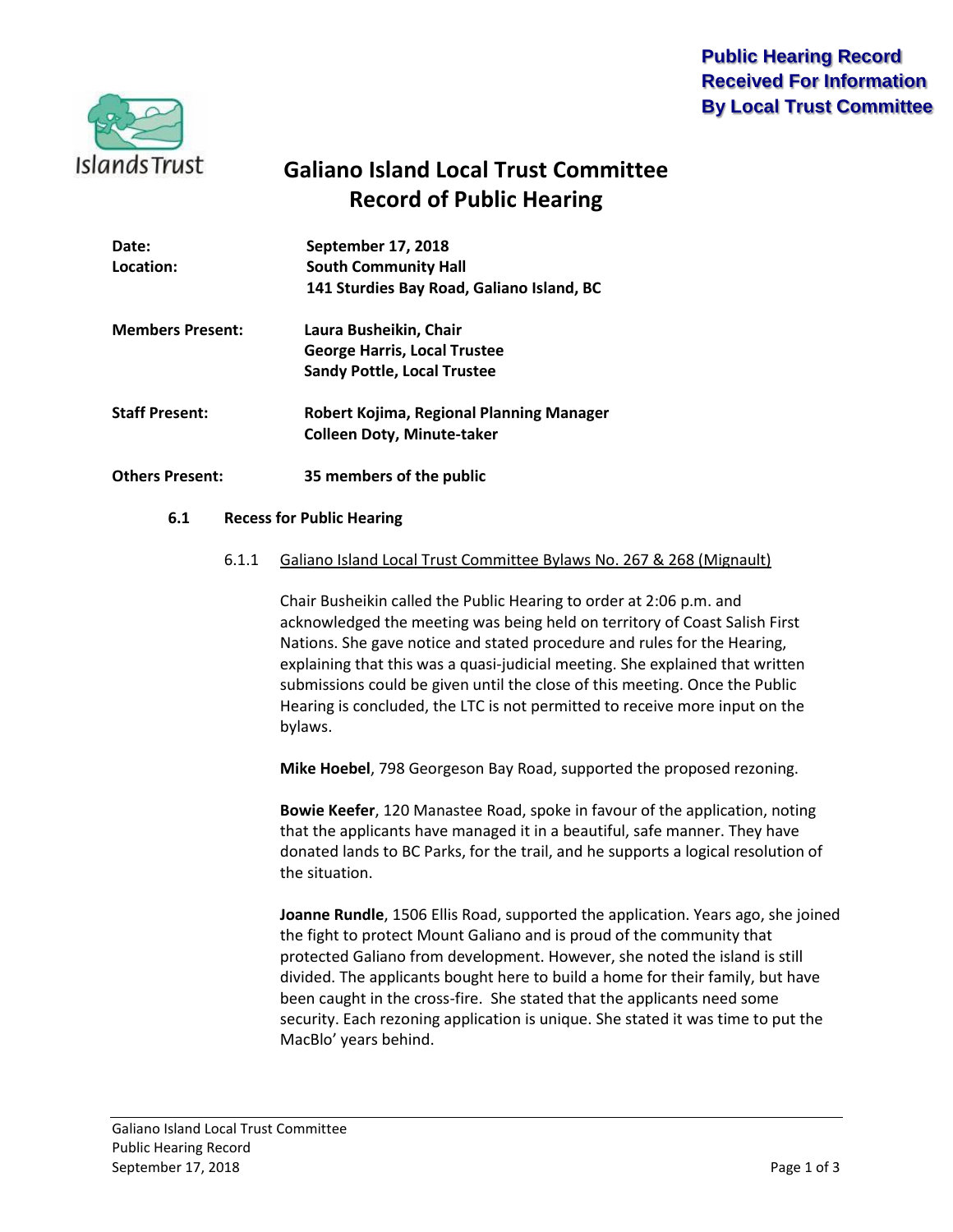**Jeff Inverarity,** 1506 Ellis Road, spoke in support of Mignault's application. He had been disheartened to attend the LTC meeting of July 9<sup>th</sup>, and to witness what he described as delay tactics. He urged the LTC to move on. Every application should be approached with its unique merits. The applicants have suffered from a radical re-shifting of the goal posts. He urged the Trustees to approach the Mignault application with compassion and common sense so that one family would find some closure and peace.

**Dave Cochrane**, Montague Harbour Road, spoke in support of the application.

**A member of the public** read a letter in support of the applicant.

**Paul Leblond,** 110 Eagle Lane, referred to a previous support letter and congratulated the LTC staff for suggesting a fair-minded solution.

A member of the applicant's family read out six different letters of support from individuals, some of whom were unable to attend. Community members writing in support were identified as: **Kris Krug, Krista Thornhill, Bernie and Marlene Angelopoulus, Celeste Howell, Don Robson**, and **Deborah McKechnie**.

**Claude Latour**, 391 Cain Road, referred to a previous letter of support. He supported the application.

**Tom Hennessy**, 637 Southwind, spoke in support of the application. He was at the meeting where the Trust decided to change the zoning of the lots because of concerns about sub-divisions, changing them from acres to hectares.

**Roger Pettit,** 222 Vineyard Way, supported the application. He stated he didn't understand the objections. He referred to the presence of overwhelming support from members of the community.

**Diana Lilly**, 174 Morgan Road, agreed with many of the comments. However, she was in favour of keeping the F2 zoning designation to protect the forest canopy in the face of climate change.

**Louise Decario** spoke in support of the change in uses, but did not support the change to the Rural Residential zone. She felt strongly that we should keep the property zoned as Forestry.

**Sheila Anderson**, 176 Gustin Road, wrote a submission and wanted it on record that she opposed the bylaws because she would like to keep it in Forestry 2. She didn't think that doing an STVR is enough to keep it out of F2; the better solution would have been to add a cottage provision to F2. She agreed with other speakers about what a wonderful job the applicants have done. She stated that land zoning is forever. She was not concerned about the forest in the hands of the present owners. R2 allows farm use and overrides protections on